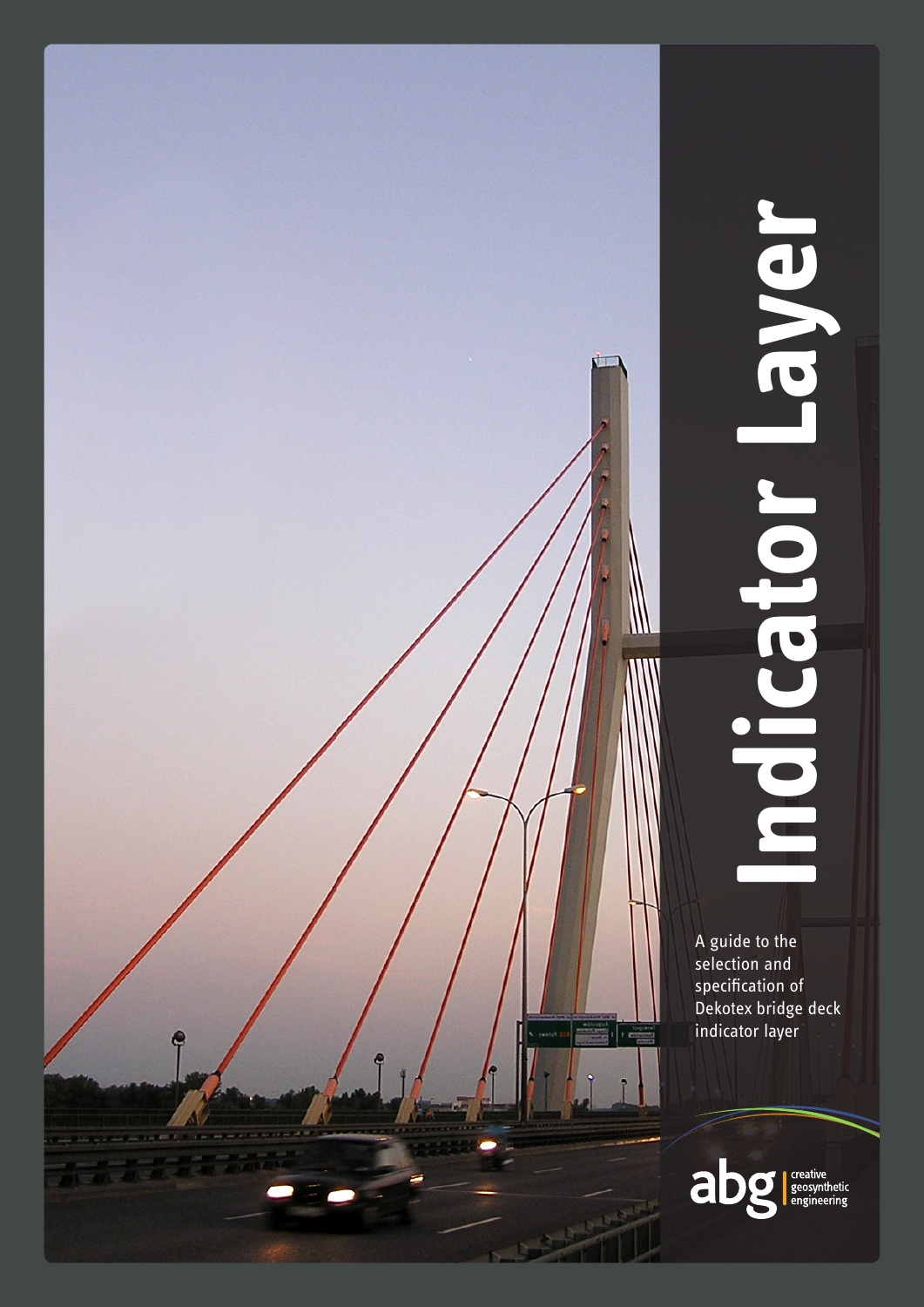## **Dekotex**

Dekotex is a bright red, self adhesive PVC coated Glass Fibre Grid, designed specifically as an indicator layer; to identify and protect bridge deck waterproofing and shallow services from damage during future resurfacing or repair work.

Traditionally, bridge deck waterproofing has been protected by a red asphalt sand carpet which can be expensive and difficult to obtain in small quantities.

During future planing or excavation, red asphalt may

not have sufficient contrast to immediately alert the operative however the high visibility of Dekotex means it will quickly show the in planings

Dekotex is used as an indicator layer in bituminous materials to give warning of sensitive material below e.g. bridge deck waterproofing, shallow service cables etc.

Incorporating a pressure-sensitive bonding layer to hold it in place during subsequent paving operations Dekotex is quick and easy to lay. A regulating layer is prepared before a light tack coat is applied. The Dekotex is then laid before being overlaid.

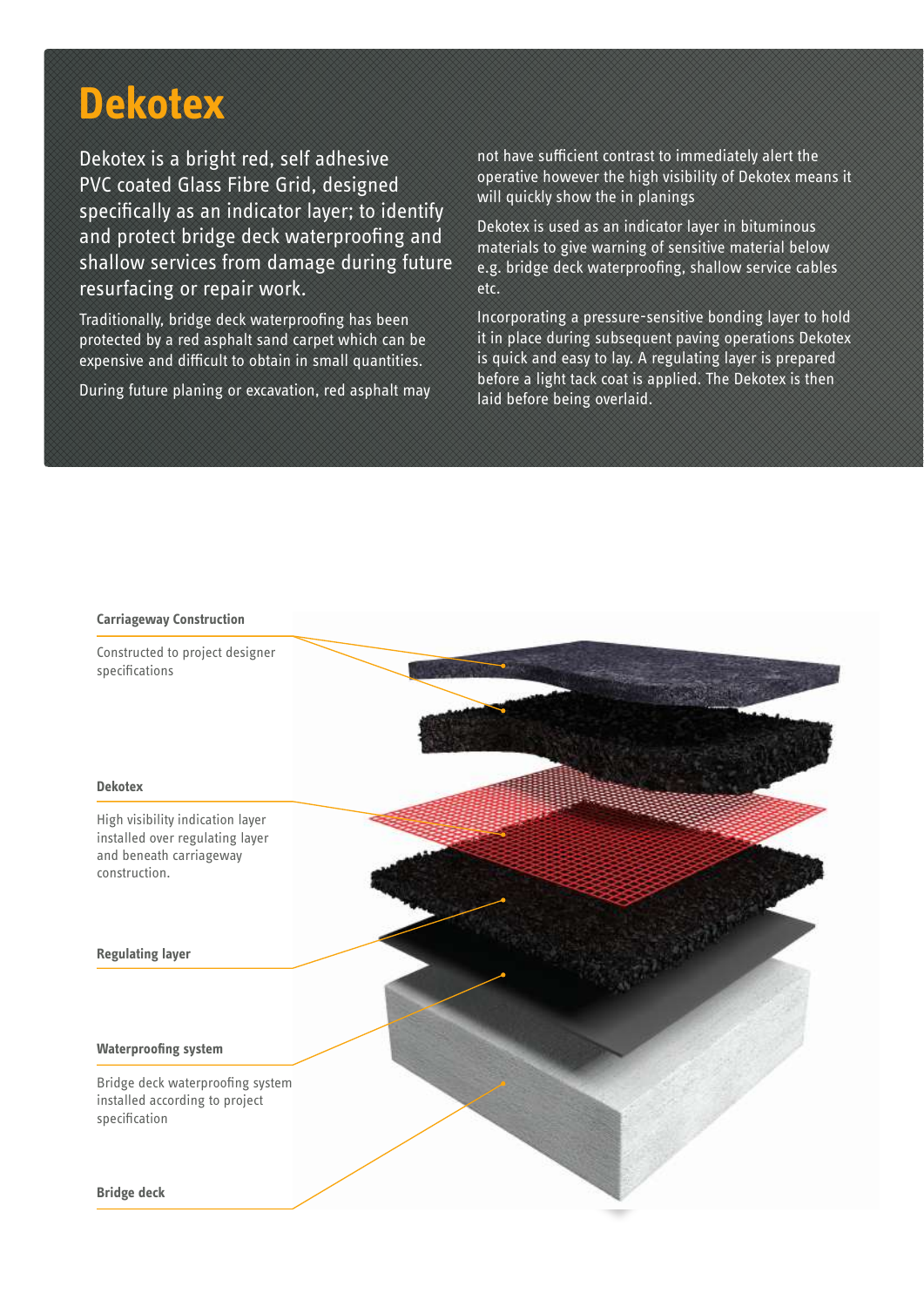

## **Why Dekotex?**

- Dekotex high visibility red colour is easily identifiable within the arisings or in the bottom or sides of a trench.
- With its self adhesive backing Dekotex is quick and easy install without the need for specialist training or plant.
- Dekotex is robust enough to withstand the rigours of the paving process.
- Dekotex is resistant to all chemicals commonly associated with highways (petrol, salt, water etc).
- Dekotex offers a life expectancy in excess of 120 years ensuring it lasts the whole life of the project.

|                        |         | <b>Dekotex</b>                                         |
|------------------------|---------|--------------------------------------------------------|
| Material               |         | Multifilament glass fibre in PVC<br>protective coating |
| Colour                 |         | <b>Bright Red</b>                                      |
| Aperture Size          | mm      | $7 - 10$                                               |
| Tensile Strength       | kN/m    | 35                                                     |
| Life Expectancy        | Years   | >120                                                   |
| Temperature Resistance | $\circ$ | 1000                                                   |

Please contact ABG on 01484 852096 or by email at highways@abgltd.com to discuss your requirements. Data is indicative only and should not be used for final design. Full datasheet containing test data, methods and tolerances is available on request.